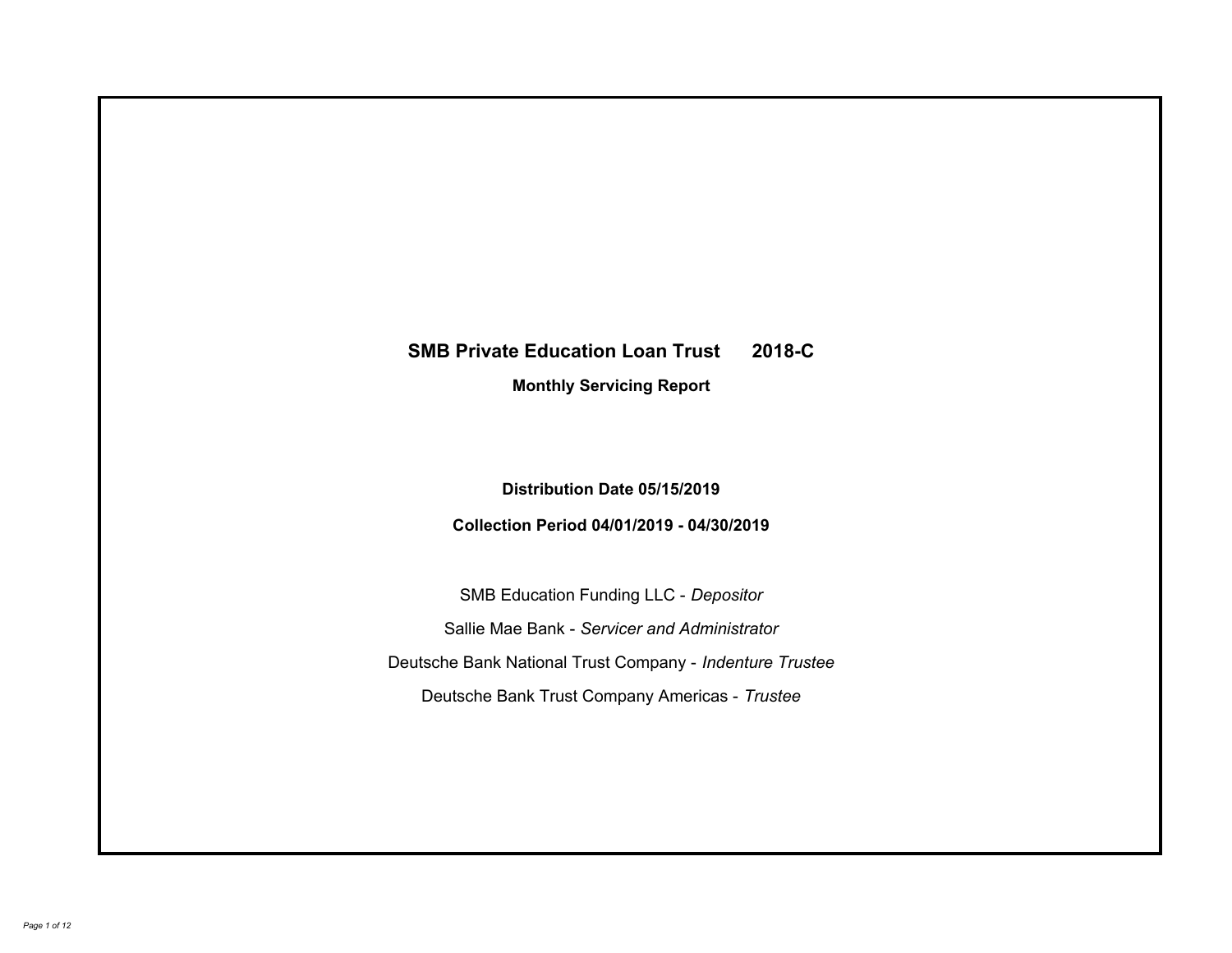| Α | <b>Student Loan Portfolio Characteristics</b>   |                   | <b>Settlement Date</b><br>09/19/2018 | 03/31/2019            | 04/30/2019            |
|---|-------------------------------------------------|-------------------|--------------------------------------|-----------------------|-----------------------|
|   | <b>Principal Balance</b>                        |                   | \$557,492,029.76                     | \$522,515,709.12      | \$514,928,467.79      |
|   | Interest to be Capitalized Balance              |                   | 38,025,828.51                        | 36,248,885.25         | 37,381,864.25         |
|   | Pool Balance                                    |                   | \$595,517,858.27                     | \$558,764,594.37      | \$552,310,332.04      |
|   | Weighted Average Coupon (WAC)                   |                   |                                      |                       |                       |
|   | WAC1 (Contractual Interest Rate on the Loan)    |                   | 9.74%                                | 9.99%                 | 9.99%                 |
|   | WAC2 (Average of Applicable Interest Rate)      |                   | 9.70%                                | 9.94%                 | 9.94%                 |
|   | WAC3 (Average of Actual Interest Rate)          |                   | 9.62%                                | 9.86%                 | 9.86%                 |
|   | Weighted Average Remaining Term                 |                   | 137.72                               | 135.00                | 134.56                |
|   | Number of Loans                                 |                   | 48,318                               | 45,373                | 44,883                |
|   | Number of Borrowers<br>Pool Factor              |                   | 46,914                               | 44,078<br>0.938283524 | 43,601<br>0.927445457 |
|   | Since Issued Total Constant Prepayment Rate (1) |                   |                                      | 10.93%                | 11.06%                |
|   |                                                 |                   |                                      |                       |                       |
| В | <b>Debt Securities</b>                          | <b>Cusip/Isin</b> | 04/15/2019                           |                       | 05/15/2019            |
|   | A <sub>1</sub>                                  | 78449QAA5         | \$111,611,646.68                     |                       | \$102,966,395.71      |
|   | A <sub>2</sub> A                                | 78449QAB3         | \$219,000,000.00                     |                       | \$219,000,000.00      |
|   | A <sub>2</sub> B                                | 78449QAC1         | \$108,000,000.00                     |                       | \$108,000,000.00      |
|   | B                                               | 78449QAD9         | \$40,000,000.00                      |                       | \$40,000,000.00       |
|   |                                                 |                   |                                      |                       |                       |
| C | <b>Certificates</b>                             | Cusip/Isin        | 04/15/2019                           |                       | 05/15/2019            |
|   | Residual                                        | 78449Q107         | \$100,000.00                         |                       | \$100,000.00          |
|   |                                                 |                   |                                      |                       |                       |
| D | <b>Account Balances</b>                         |                   | 04/15/2019                           |                       | 05/15/2019            |
|   | Reserve Account Balance                         |                   | \$1,508,827.00                       |                       | \$1,508,827.00        |
|   |                                                 |                   |                                      |                       |                       |
| Е | <b>Asset / Liability</b>                        |                   | 04/15/2019                           |                       | 05/15/2019            |
|   | Overcollateralization Percentage                |                   | 14.34%                               |                       | 14.91%                |
|   | Specified Overcollateralization Amount          |                   | \$139,691,148.59                     |                       | \$138,077,583.01      |
|   | <b>Actual Overcollateralization Amount</b>      |                   | \$80,152,947.69                      |                       | \$82,343,936.33       |
|   |                                                 |                   |                                      |                       |                       |

(1) For additional information, see 'Since Issued CPR Methodology' found on page 11 of this report.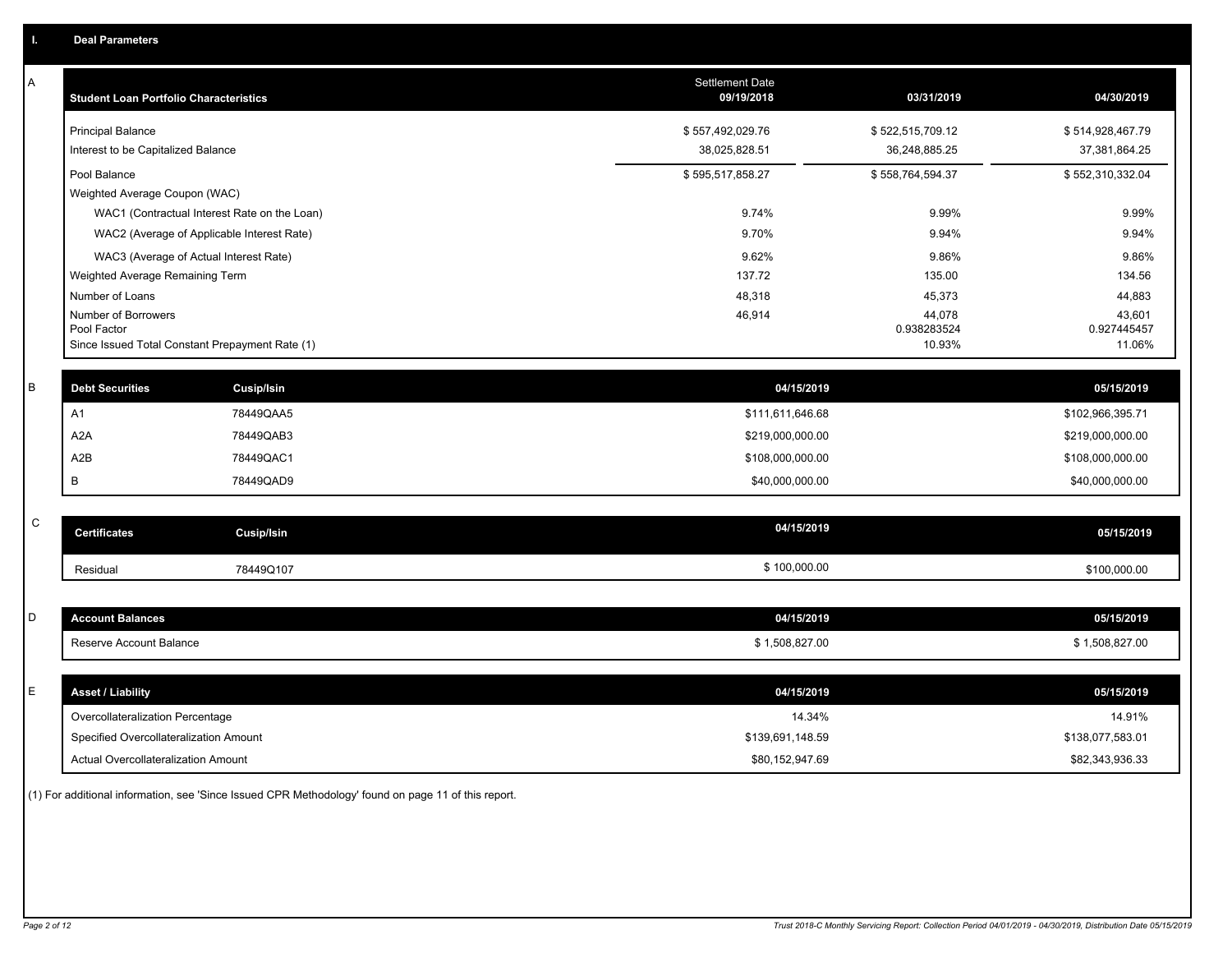#### **II. 2018-C Trust Activity 04/01/2019 through 04/30/2019**

| Α | <b>Student Loan Principal Receipts</b>                           |                 |  |
|---|------------------------------------------------------------------|-----------------|--|
|   | <b>Borrower Principal</b>                                        | 7,783,954.31    |  |
|   | <b>Consolidation Activity Principal</b>                          | 0.00            |  |
|   | Seller Principal Reimbursement                                   | (2,734.84)      |  |
|   | Servicer Principal Reimbursement                                 | 0.00            |  |
|   | Delinquent Principal Purchases by Servicer                       | 0.00            |  |
|   | <b>Other Principal Deposits</b>                                  | 36,191.41       |  |
|   | <b>Total Principal Receipts</b>                                  | \$7,817,410.88  |  |
| в | <b>Student Loan Interest Receipts</b>                            |                 |  |
|   | Borrower Interest                                                | 2,494,209.27    |  |
|   | <b>Consolidation Activity Interest</b>                           | 0.00            |  |
|   | Seller Interest Reimbursement                                    | (123.90)        |  |
|   | Servicer Interest Reimbursement                                  | 0.00            |  |
|   | Delinquent Interest Purchases by Servicer                        | 0.00            |  |
|   | <b>Other Interest Deposits</b>                                   | 34.45           |  |
|   | <b>Total Interest Receipts</b>                                   | \$2,494,119.82  |  |
| C | <b>Recoveries on Realized Losses</b>                             | \$12,184.94     |  |
| D | <b>Investment Income</b>                                         | \$21,942.26     |  |
| Е | <b>Funds Borrowed from Next Collection Period</b>                | \$0.00          |  |
| F | <b>Funds Repaid from Prior Collection Period</b>                 | \$0.00          |  |
| G | Loan Sale or Purchase Proceeds                                   | \$0.00          |  |
| н | Initial Deposits to Distribution Account                         | \$0.00          |  |
|   | <b>Excess Transferred from Other Accounts</b>                    | \$0.00          |  |
| J | <b>Borrower Benefit Reimbursements</b>                           | \$0.00          |  |
| Κ | <b>Other Deposits</b>                                            | \$0.00          |  |
| Г | <b>Other Fees Collected</b>                                      | \$0.00          |  |
| М | <b>AVAILABLE FUNDS</b>                                           | \$10,345,657.90 |  |
| N | Non-Cash Principal Activity During Collection Period             | \$230,169.55    |  |
| O | Aggregate Purchased Amounts by the Depositor, Servicer or Seller | \$36,225.86     |  |
| P | Aggregate Loan Substitutions                                     | \$0.00          |  |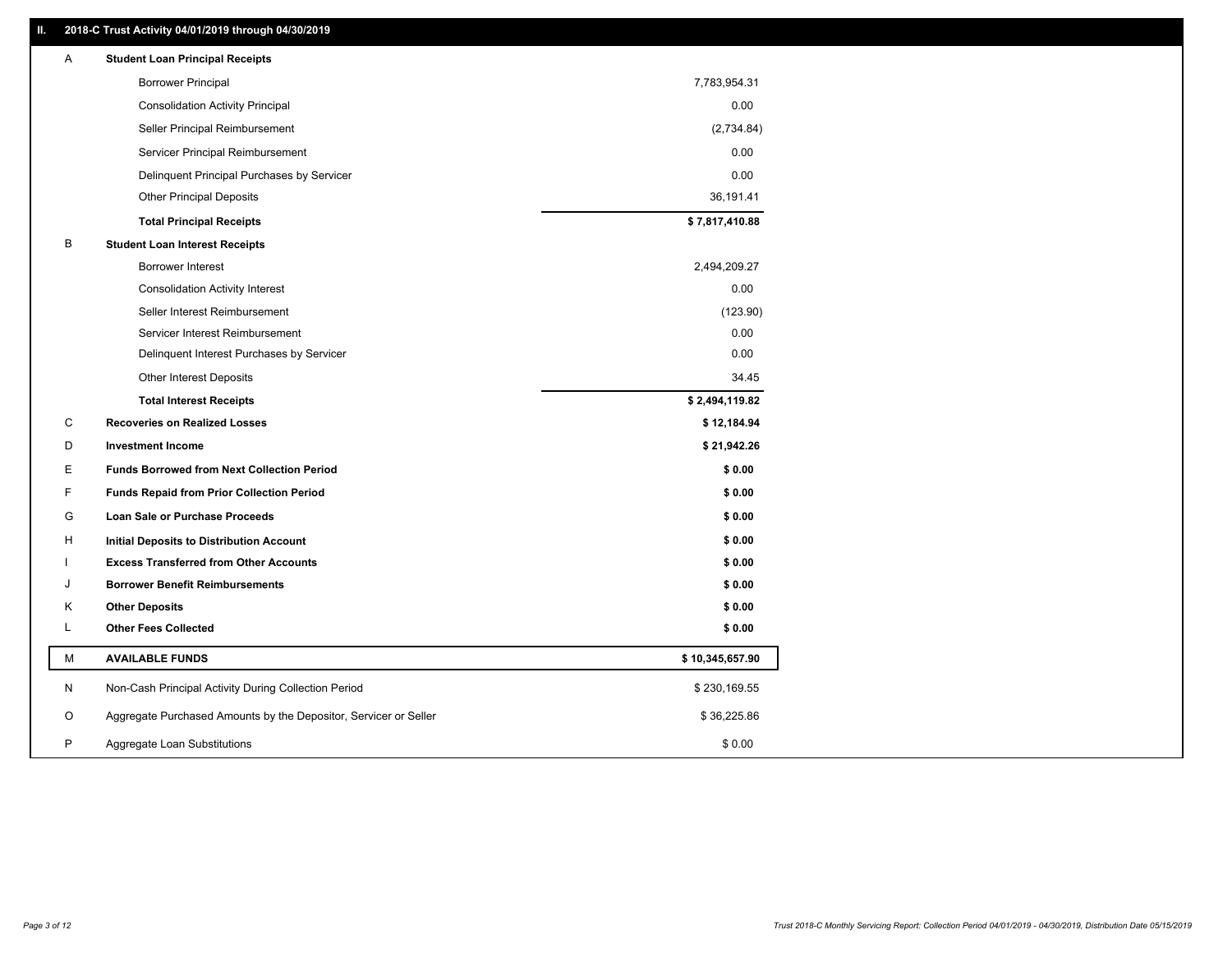|                   |                       |                          |         |                                                           | <b>Loans by Repayment Status</b> |                            |                          |         |                                                           |                |                            |
|-------------------|-----------------------|--------------------------|---------|-----------------------------------------------------------|----------------------------------|----------------------------|--------------------------|---------|-----------------------------------------------------------|----------------|----------------------------|
|                   |                       |                          |         | 04/30/2019                                                |                                  |                            |                          |         | 03/31/2019                                                |                |                            |
|                   |                       | <b>Wtd Avg</b><br>Coupon | # Loans | Principal and<br><b>Interest Accrued</b><br>to Capitalize | % of Principal                   | % of Loans in<br>Repay (1) | <b>Wtd Avg</b><br>Coupon | # Loans | Principal and<br><b>Interest Accrued</b><br>to Capitalize | % of Principal | % of Loans in<br>Repay (1) |
| INTERIM:          | IN SCHOOL             | 10.65%                   | 8,547   | \$116,079,960.27                                          | 21.017%                          | $-$ %                      | 10.65%                   | 8,622   | \$116,624,495.64                                          | 20.872%        | $-$ %                      |
|                   | GRACE                 | 10.50%                   | 1,756   | \$22,137,875.99                                           | 4.008%                           | $-$ %                      | 10.48%                   | 1,768   | \$22,146,299.94                                           | 3.963%         | $-$ %                      |
|                   | <b>DEFERMENT</b>      | 10.59%                   | 1,634   | \$19,729,094.42                                           | 3.572%                           | $-$ %                      | 10.59%                   | 1,661   | \$19,828,587.81                                           | 3.549%         | $-$ %                      |
| <b>REPAYMENT:</b> | <b>CURRENT</b>        | 9.50%                    | 31,144  | \$368,361,584.99                                          | 66.695%                          | 93.407%                    | 9.53%                    | 31,574  | \$375,754,937.22                                          | 67.247%        | 93.900%                    |
|                   | 31-60 DAYS DELINQUENT | 10.60%                   | 377     | \$4,950,175.82                                            | 0.896%                           | 1.255%                     | 10.70%                   | 366     | \$4,526,783.31                                            | 0.810%         | 1.131%                     |
|                   | 61-90 DAYS DELINQUENT | 10.95%                   | 144     | \$1,771,084.02                                            | 0.321%                           | 0.449%                     | 11.07%                   | 145     | \$1,703,144.82                                            | 0.305%         | 0.426%                     |
|                   | > 90 DAYS DELINQUENT  | 11.45%                   | 69      | \$882,870.20                                              | 0.160%                           | 0.224%                     | 11.11%                   | 81      | \$1,186,843.53                                            | 0.212%         | 0.297%                     |
|                   | FORBEARANCE           | 10.02%                   | 1,212   | \$18,397,686.33                                           | 3.331%                           | 4.665%                     | 9.75%                    | 1,156   | \$16,993,502.10                                           | 3.041%         | 4.247%                     |
| <b>TOTAL</b>      |                       |                          | 44,883  | \$552,310,332.04                                          | 100.00%                          | 100.00%                    |                          | 45,373  | \$558,764,594.37                                          | 100.00%        | 100.00%                    |

Percentages may not total 100% due to rounding \*

1 Loans classified in "Repayment" include any loan for which interim interest only, \$25 fixed payments or full principal and interest payments are due.

|                         |                                                                                                                              |                          |         |                                                                  | <b>Loans by Borrower Status</b> |                                |                          |         |                                                                  |                |                                |
|-------------------------|------------------------------------------------------------------------------------------------------------------------------|--------------------------|---------|------------------------------------------------------------------|---------------------------------|--------------------------------|--------------------------|---------|------------------------------------------------------------------|----------------|--------------------------------|
|                         |                                                                                                                              |                          |         | 04/30/2019                                                       |                                 |                                |                          |         | 03/31/2019                                                       |                |                                |
|                         |                                                                                                                              | <b>Wtd Avg</b><br>Coupon | # Loans | <b>Principal and</b><br><b>Interest Accrued</b><br>to Capitalize | % of Principal                  | % of Loans in<br>P&I Repay (2) | <b>Wtd Avg</b><br>Coupon | # Loans | <b>Principal and</b><br><b>Interest Accrued</b><br>to Capitalize | % of Principal | % of Loans in<br>P&I Repay (2) |
| INTERIM:                | IN SCHOOL                                                                                                                    | 10.10%                   | 17,167  | \$238,641,100.61                                                 | 43.208%                         | $-$ %                          | 10.10%                   | 17,314  | \$239,883,100.64                                                 | 42.931%        | $-$ %                          |
|                         | GRACE                                                                                                                        | 10.02%                   | 3,255   | \$41,991,827.29                                                  | 7.603%                          | $-$ %                          | 10.01%                   | 3,305   | \$42,594,978.18                                                  | 7.623%         | $-$ %                          |
|                         | <b>DEFERMENT</b>                                                                                                             | 10.16%                   | 2,950   | \$35,007,146.24                                                  | 6.338%                          | $-$ %                          | 10.16%                   | 2,968   | \$35,020,488.72                                                  | 6.267%         | $-$ %                          |
| P&I REPAYMENT:          | <b>CURRENT</b>                                                                                                               | 9.45%                    | 19,765  | \$211,413,673.22                                                 | 38.278%                         | 89.328%                        | 9.50%                    | 20,089  | \$217,402,329.10                                                 | 38.908%        | 90.109%                        |
|                         | 31-60 DAYS DELINQUENT                                                                                                        | 10.65%                   | 339     | \$4,469,822.95                                                   | 0.809%                          | 1.889%                         | 10.73%                   | 324     | \$4,045,168.98                                                   | 0.724%         | 1.677%                         |
|                         | 61-90 DAYS DELINQUENT                                                                                                        | 11.08%                   | 130     | \$1,530,897.26                                                   | 0.277%                          | 0.647%                         | 11.08%                   | 139     | \$1,665,418.26                                                   | 0.298%         | 0.690%                         |
|                         | > 90 DAYS DELINQUENT                                                                                                         | 11.44%                   | 65      | \$858,178.14                                                     | 0.155%                          | 0.363%                         | 11.11%                   | 78      | \$1,159,608.39                                                   | 0.208%         | 0.481%                         |
|                         | <b>FORBEARANCE</b>                                                                                                           | 10.02%                   | 1,212   | \$18,397,686.33                                                  | 3.331%                          | 7.774%                         | 9.75%                    | 1,156   | \$16,993,502.10                                                  | 3.041%         | 7.043%                         |
| <b>TOTAL</b><br>$\star$ | Percentages may not total 100% due to rounding                                                                               |                          | 44,883  | \$552,310,332.04                                                 | 100.00%                         | 100.00%                        |                          | 45,373  | \$558,764,594.37                                                 | 100.00%        | 100.00%                        |
|                         | 2 Loans classified in "P&I Repayment" includes only those loans for which scheduled principal and interest payments are due. |                          |         |                                                                  |                                 |                                |                          |         |                                                                  |                |                                |

WAC reflects WAC3 To conform with company standard reporting these sections now include Princial and Interest Accrued to Capitalize.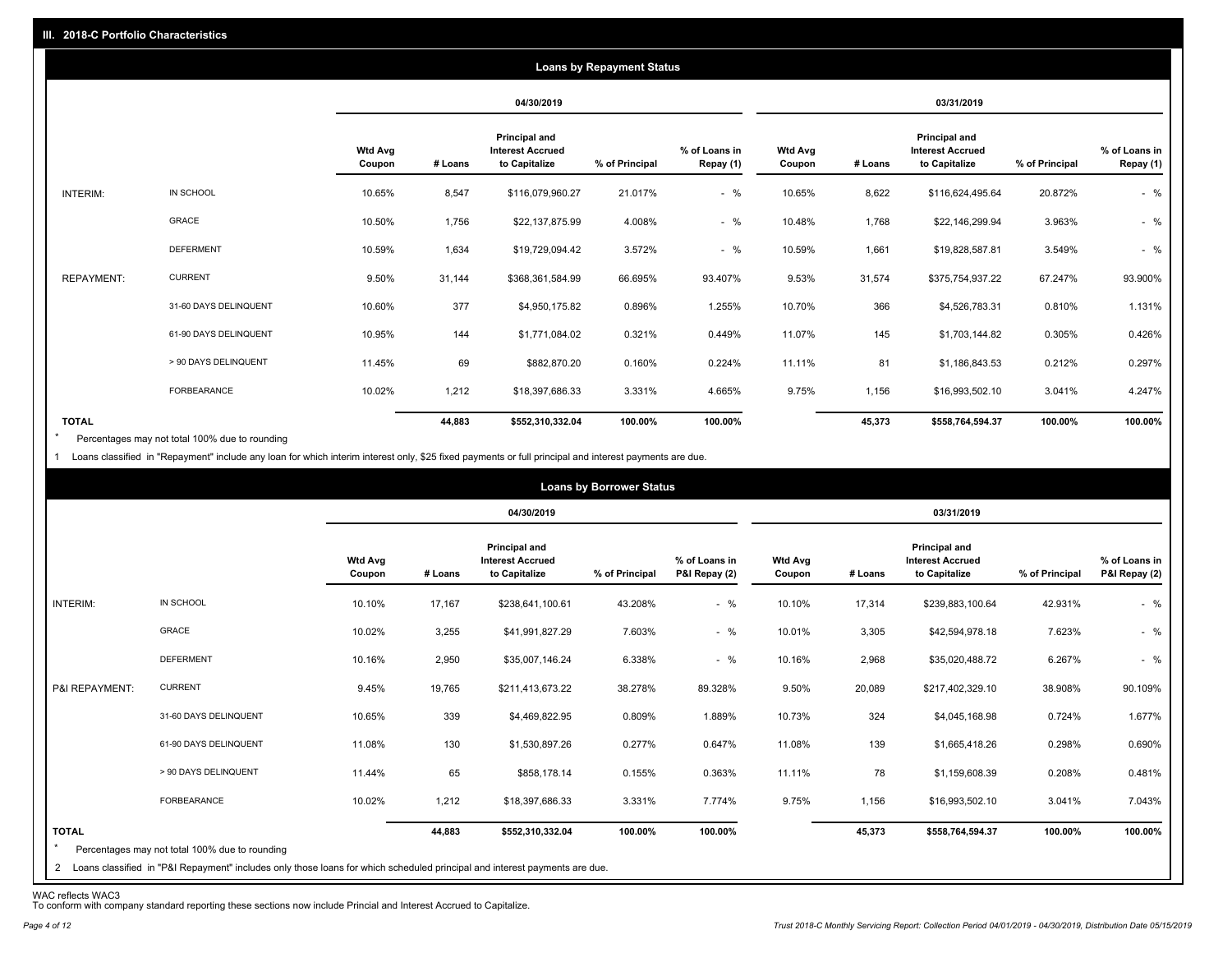|                                                                                                  | 4/30/2019        | 3/31/2019        |
|--------------------------------------------------------------------------------------------------|------------------|------------------|
| Pool Balance                                                                                     | \$552,310,332.04 | \$558,764,594.37 |
| Total # Loans                                                                                    | 44,883           | 45,373           |
| Total # Borrowers                                                                                | 43,601           | 44,078           |
| Weighted Average Coupon                                                                          | 9.94%            | 9.94%            |
| Weighted Average Remaining Term                                                                  | 134.56           | 135.00           |
| Percent of Pool - Cosigned                                                                       | 92.4%            | 92.4%            |
| Percent of Pool - Non Cosigned                                                                   | 7.6%             | 7.6%             |
| Borrower Interest Accrued for Period                                                             | \$4,168,749.51   | \$4,370,146.32   |
| <b>Outstanding Borrower Interest Accrued</b>                                                     | \$39,971,938.70  | \$38,917,640.07  |
| Gross Principal Realized Loss - Periodic *                                                       | \$351,234.94     | \$218,824.25     |
| Gross Principal Realized Loss - Cumulative *                                                     | \$1,674,836.43   | \$1,323,601.49   |
| Recoveries on Realized Losses - Periodic                                                         | \$12,184.94      | \$7,964.10       |
| Recoveries on Realized Losses - Cumulative                                                       | \$88,972.83      | \$76,787.89      |
| Net Losses - Periodic                                                                            | \$339,050.00     | \$210,860.15     |
| Net Losses - Cumulative                                                                          | \$1,585,863.60   | \$1,246,813.60   |
| Non-Cash Principal Activity - Capitalized Interest                                               | \$584,081.45     | \$1,376,923.28   |
| Since Issued Total Constant Prepayment Rate (CPR) (1)                                            | 11.06%           | 10.93%           |
| Loan Substitutions                                                                               | \$0.00           | \$0.00           |
| <b>Cumulative Loan Substitutions</b>                                                             | \$0.00           | \$0.00           |
| <b>Unpaid Servicing Fees</b>                                                                     | \$0.00           | \$0.00           |
| <b>Unpaid Administration Fees</b>                                                                | \$0.00           | \$0.00           |
| <b>Unpaid Carryover Servicing Fees</b>                                                           | \$0.00           | \$0.00           |
| Note Interest Shortfall                                                                          | \$0.00           | \$0.00           |
| Loans in Modification                                                                            | \$5,067,979.98   | \$4,253,882.38   |
| % of Loans in Modification as a % of Loans in Repayment (P&I)                                    | 2.32%            | 1.90%            |
|                                                                                                  |                  |                  |
| % Annualized Gross Principal Realized Loss - Periodic as a %<br>of Loans in Repayment (P&I) * 12 | 1.93%            | 1.17%            |
| % Gross Principal Realized Loss - Cumulative as a % of                                           |                  |                  |
| <b>Original Pool Balance</b>                                                                     | 0.28%            | 0.22%            |
|                                                                                                  |                  |                  |

\* In accordance with the Servicer's current policies and procedures, after September 1, 2017 loans subject to bankruptcy claims generally will not be reported as a charged-off unless and until they are delinquent for 120 d

(1) For additional information, see 'Since Issued CPR Methodology' found on page 11 of this report.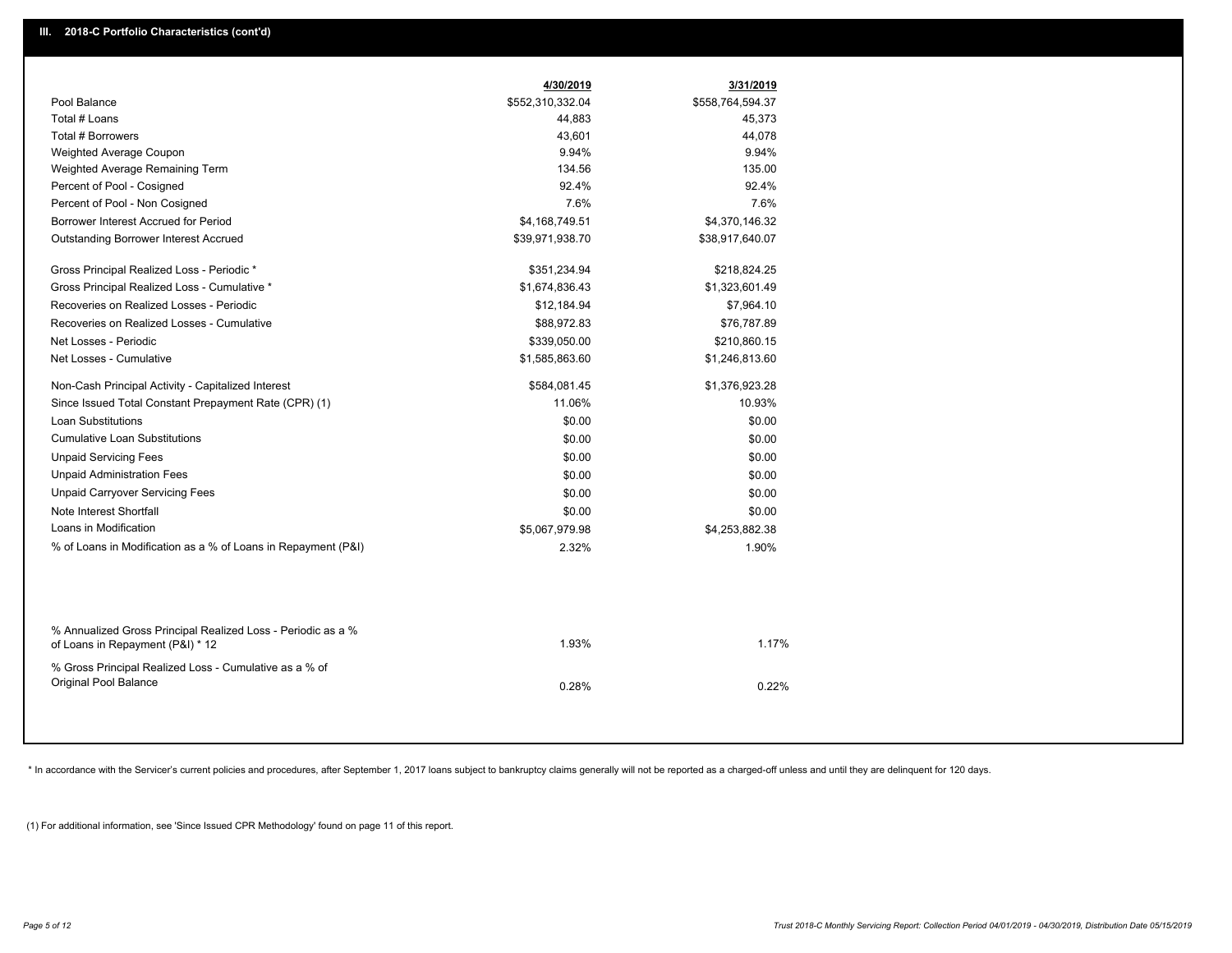#### **Loan Program**  A

|                                    | Weighted<br><b>Average Coupon</b> | # LOANS | <b>\$ AMOUNT</b> | $%$ *    |
|------------------------------------|-----------------------------------|---------|------------------|----------|
| - Smart Option Interest-Only Loans | 8.68%                             | 10,961  | \$110,077,349.52 | 19.930%  |
| - Smart Option Fixed Pay Loans     | 9.91%                             | 11.287  | \$168,624,496.18 | 30.531%  |
| - Smart Option Deferred Loans      | 10.30%                            | 22.635  | \$273,608,486.34 | 49.539%  |
| - Other Loan Programs              | $0.00\%$                          | 0       | \$0.00           | 0.000%   |
| <b>Total</b>                       | 9.86%                             | 44,883  | \$552,310,332.04 | 100.000% |

\* Percentages may not total 100% due to rounding

B

C

**Index Type**

|                       | Weighted<br><b>Average Coupon</b> | # LOANS     | <b>\$ AMOUNT</b> | $%$ *     |
|-----------------------|-----------------------------------|-------------|------------------|-----------|
| - Fixed Rate Loans    | 9.62%                             | 13,534      | \$173,620,174.19 | 31.435%   |
| - LIBOR Indexed Loans | 9.96%                             | 31,349      | \$378,690,157.85 | 68.565%   |
| - Other Index Rates   | $0.00\%$                          | $\mathbf 0$ | \$0.00           | $0.000\%$ |
| Total                 | 9.86%                             | 44,883      | \$552,310,332.04 | 100.000%  |

\* Percentages may not total 100% due to rounding

### **Weighted Average Recent FICO**

| 2,574<br>\$27,263,379.58<br>2,898<br>\$33,667,479.70<br>5,562<br>\$68,476,255.82 | 4.936%<br>6.096%<br>12.398%     |
|----------------------------------------------------------------------------------|---------------------------------|
|                                                                                  |                                 |
|                                                                                  |                                 |
|                                                                                  |                                 |
| 10,462<br>\$130,267,339.27                                                       | 23.586%                         |
| 23,381<br>\$292,571,407.80                                                       | 52.972%                         |
| 6                                                                                | 0.012%                          |
| 44,883                                                                           | 100.000%                        |
|                                                                                  | \$64,469.87<br>\$552,310,332.04 |

WAC reflects WAC3

To conform with company standard reporting these sections now include Princial and Interest Accrued to Capitalize.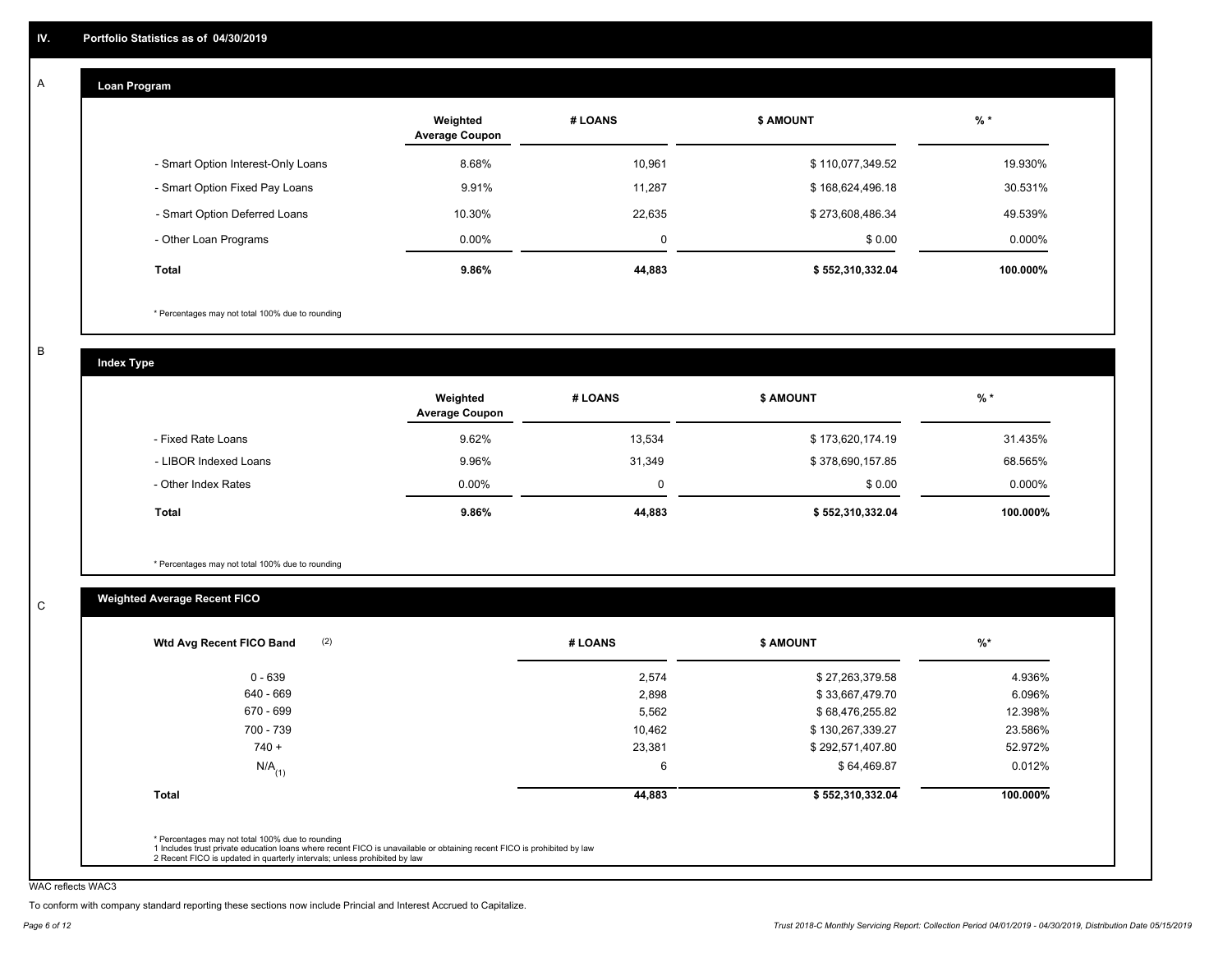| V. |       | 2018-C Reserve Account and Principal Distribution Calculations                             |                  |  |
|----|-------|--------------------------------------------------------------------------------------------|------------------|--|
| А. |       | <b>Reserve Account</b>                                                                     |                  |  |
|    |       | Specified Reserve Account Balance                                                          | \$1,508,827.00   |  |
|    |       | Actual Reserve Account Balance                                                             | \$1,508,827.00   |  |
| В. |       | <b>Principal Distribution Amount</b>                                                       |                  |  |
|    | i.    | <b>Class A Notes Outstanding</b>                                                           | \$438,611,646.68 |  |
|    | ii.   | Pool Balance                                                                               | \$552,310,332.04 |  |
|    | iii.  | First Priority Principal Distribution Amount (i - ii)                                      | \$0.00           |  |
|    | iv.   | Class A and B Notes Outstanding                                                            | \$478,611,646.68 |  |
|    | ν.    | First Priority Principal Distribution Amount                                               | \$0.00           |  |
|    | vi.   | Pool Balance                                                                               | \$552,310,332.04 |  |
|    | vii.  | Specified Overcollateralization Amount                                                     | \$138,077,583.01 |  |
|    | viii. | Regular Principal Distribution Amount (if (iv > 0, (iv - v) - (vi - vii))                  | \$64,378,897.65  |  |
|    | ix.   | Pool Balance                                                                               | \$552,310,332.04 |  |
|    | х.    | 10% of Initial Pool Balance                                                                | \$59,551,785.83  |  |
|    | xi.   | First Priority Principal Distribution Amount                                               | \$0.00           |  |
|    | xii.  | Regular Principal Distribution Amount                                                      | \$64,378,897.65  |  |
|    | xiii. | Available Funds (after payment of waterfall items A through I)                             | \$0.00           |  |
|    |       | xiv. Additional Principal Distribution Amount (if $(vi \le x, min(xiii, vi - xi - xii))$ ) | \$0.00           |  |
|    |       |                                                                                            |                  |  |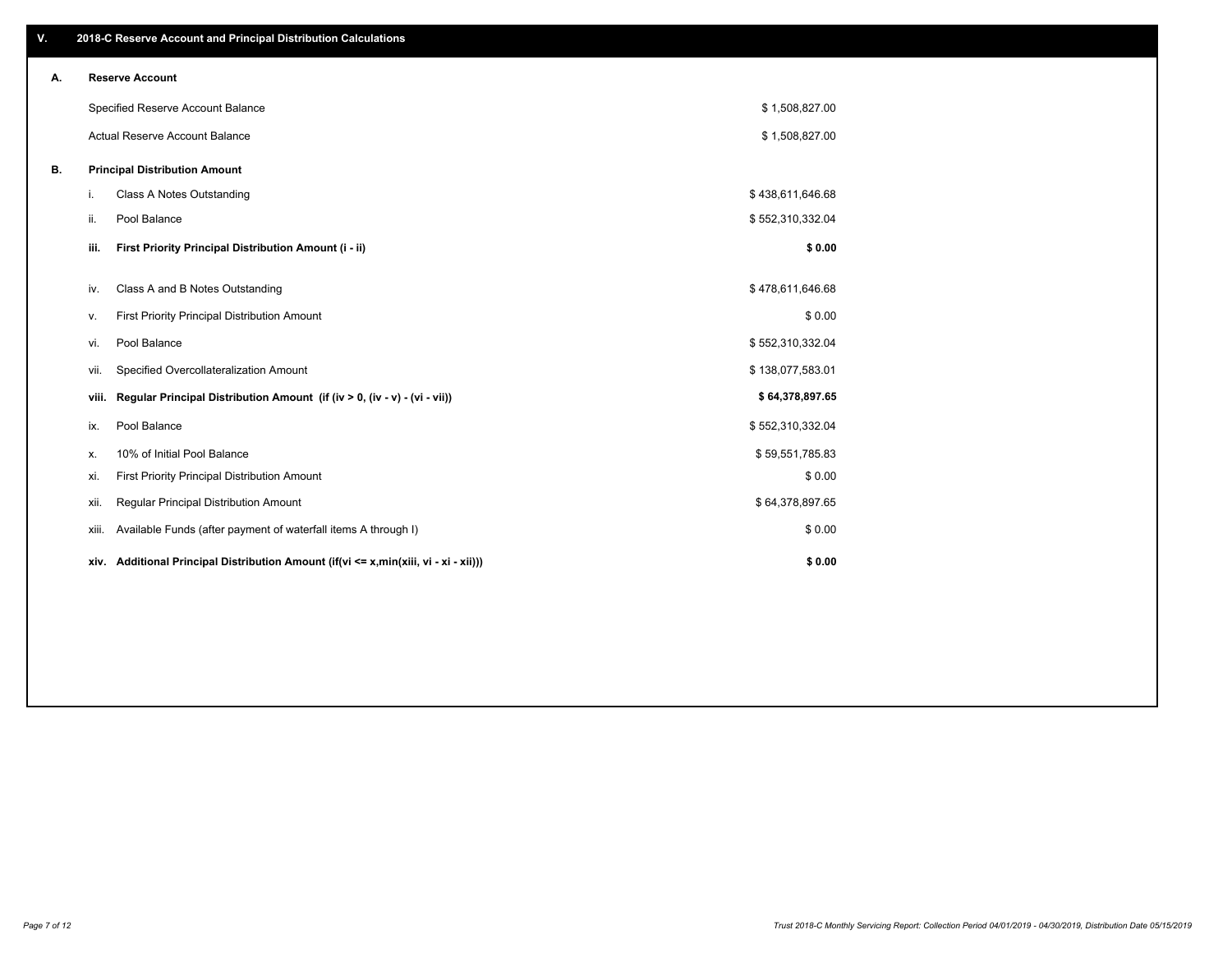|    |                                                         | Paid           | <b>Funds Balance</b> |
|----|---------------------------------------------------------|----------------|----------------------|
|    | <b>Total Available Funds</b>                            |                | \$10,345,657.90      |
| A  | <b>Trustee Fees</b>                                     | \$0.00         | \$10,345,657.90      |
| В  | <b>Servicing Fees</b>                                   | \$348,347.40   | \$9,997,310.50       |
| C  | i. Administration Fees                                  | \$8,333.00     | \$9,988,977.50       |
|    | ii. Unreimbursed Administrator Advances plus any Unpaid | \$0.00         | \$9,988,977.50       |
| D  | <b>Class A Noteholders Interest Distribution Amount</b> | \$1,210,393.20 | \$8,778,584.30       |
| Е  | First Priority Principal Payment                        | \$0.00         | \$8,778,584.30       |
| F. | <b>Class B Noteholders Interest Distribution Amount</b> | \$133,333.33   | \$8,645,250.97       |
| G  | <b>Reinstatement Reserve Account</b>                    | \$0.00         | \$8,645,250.97       |
| H  | Regular Principal Distribution                          | \$8,645,250.97 | \$0.00               |
|    | <b>Carryover Servicing Fees</b>                         | \$0.00         | \$0.00               |
| J  | Additional Principal Distribution Amount                | \$0.00         | \$0.00               |
| Κ  | Unpaid Expenses of Trustee                              | \$0.00         | \$0.00               |
| L  | Unpaid Expenses of Administrator                        | \$0.00         | \$0.00               |
| М  | Remaining Funds to the Residual Certificateholders      | \$0.00         | \$0.00               |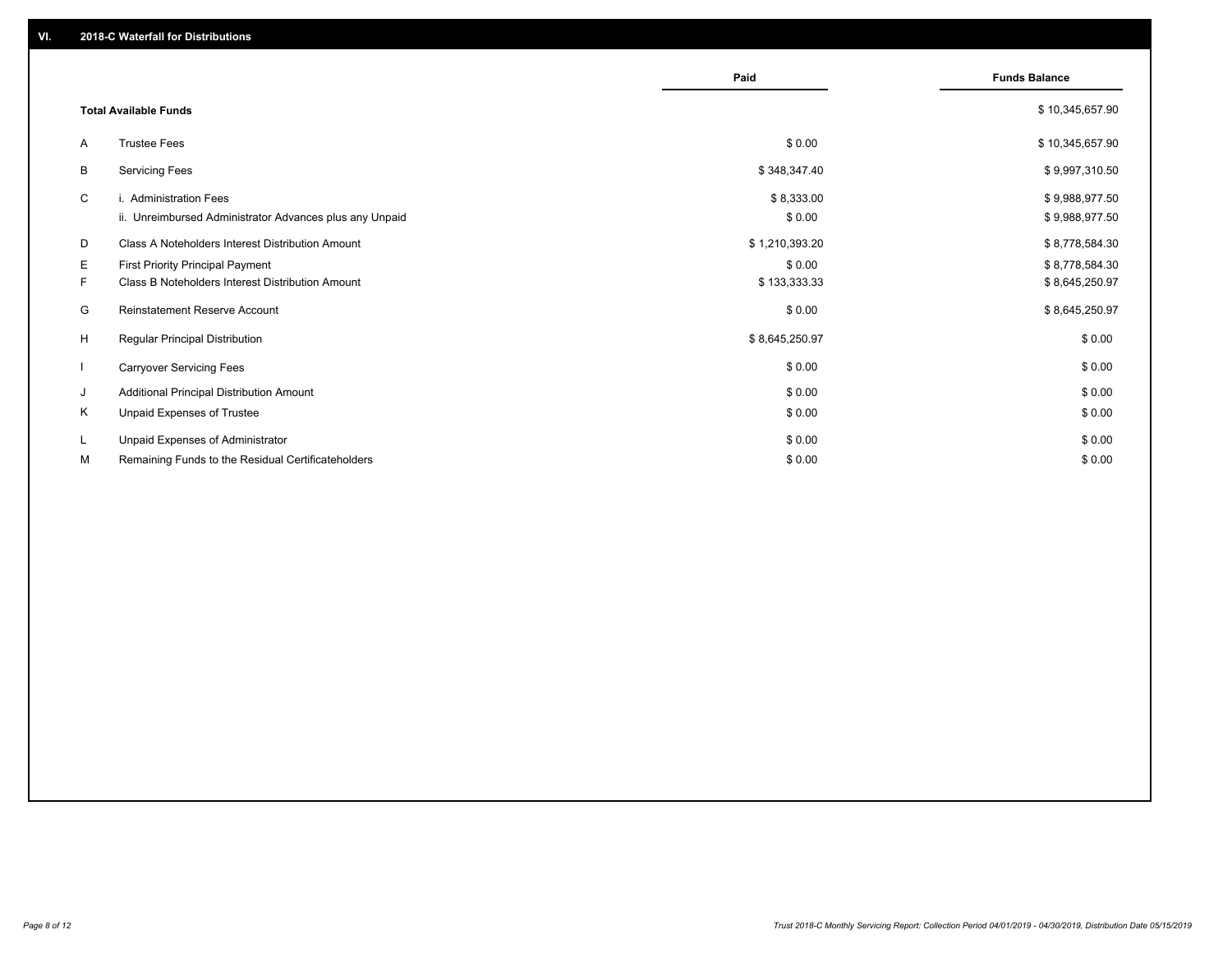| A <sub>1</sub>          | A <sub>2</sub> A        | A2B                     |
|-------------------------|-------------------------|-------------------------|
| 78449QAA5               | 78449QAB3               | 78449QAC1               |
| \$111,611,646.68        | \$219,000,000.00        | \$108,000,000.00        |
| <b>LIBOR</b>            | <b>FIXED</b>            | <b>LIBOR</b>            |
| 0.30%                   | 3.63%                   | 0.75%                   |
| 1 NEW YORK BUSINESS DAY | 1 NEW YORK BUSINESS DAY | 1 NEW YORK BUSINESS DAY |
| 4/15/2019               | 4/15/2019               | 4/15/2019               |
| 5/15/2019               | 5/15/2019               | 5/15/2019               |
| 0.08333333              | 0.08333333              | 0.08333333              |
| 2.77263%                | 3.63000%                | 3.22263%                |
| 0.002310525             | 0.003025000             | 0.002685525             |
| \$257,881.50            | \$662,475.00            | \$290,036.70            |
| $\mathsf{\$}$ -         | $\mathsf{\$}$ -         | $\mathsf{\$}$ -         |
| \$257,881.50            | \$662,475.00            | \$290,036.70            |
| \$257,881.50            | \$662,475.00            | \$290,036.70            |
| $\frac{2}{3}$ -         | $\mathsf{\$}$ -         | $$ -$                   |
| \$8,645,250.97          | $\mathsf{\$}$ -         | $$ -$                   |
| \$102,966,395.71        | \$219,000,000.00        | \$108,000,000.00        |
| 0.048843226             | 0.000000000             | 0.000000000             |
| 0.581731049             | 1.000000000             | 1.000000000             |
|                         |                         |                         |

\* Pay rates for Current Distribution. For the interest rates applicable to the next distribution date, please see https://www.salliemae.com/about/investors/data/SMBabrate.txt.

**VII. 2018-C Distributions**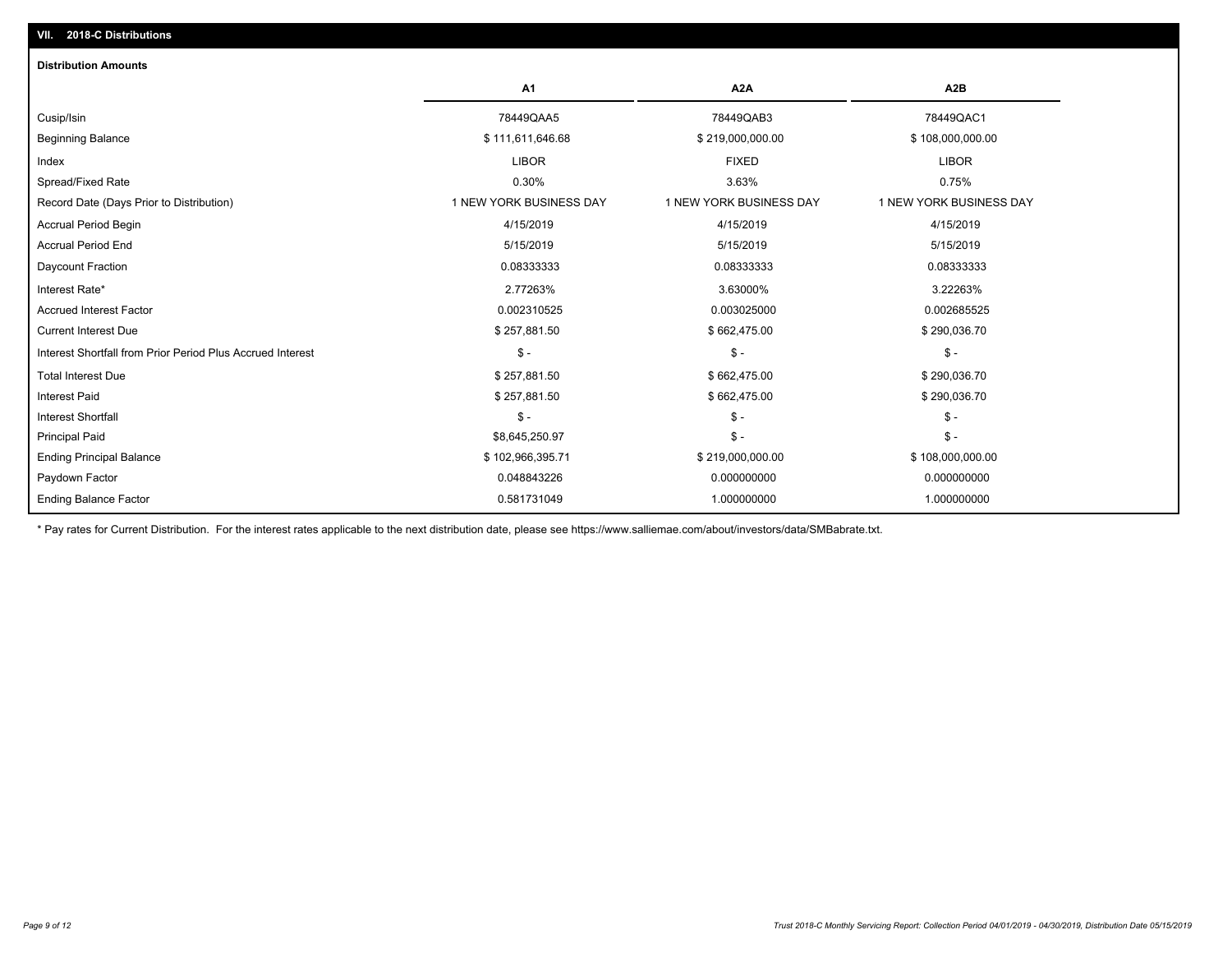| VII. 2018-C Distributions                                  |                         |
|------------------------------------------------------------|-------------------------|
| <b>Distribution Amounts</b>                                |                         |
|                                                            | в                       |
| Cusip/Isin                                                 | 78449QAD9               |
| <b>Beginning Balance</b>                                   | \$40,000,000.00         |
| Index                                                      | <b>FIXED</b>            |
| Spread/Fixed Rate                                          | 4.00%                   |
| Record Date (Days Prior to Distribution)                   | 1 NEW YORK BUSINESS DAY |
| Accrual Period Begin                                       | 4/15/2019               |
| <b>Accrual Period End</b>                                  | 5/15/2019               |
| Daycount Fraction                                          | 0.08333333              |
| Interest Rate*                                             | 4.00000%                |
| <b>Accrued Interest Factor</b>                             | 0.003333333             |
| <b>Current Interest Due</b>                                | \$133,333.33            |
| Interest Shortfall from Prior Period Plus Accrued Interest | $$ -$                   |
| <b>Total Interest Due</b>                                  | \$133,333.33            |
| Interest Paid                                              | \$133,333.33            |
| <b>Interest Shortfall</b>                                  | $$ -$                   |
| <b>Principal Paid</b>                                      | $$ -$                   |
| <b>Ending Principal Balance</b>                            | \$40,000,000.00         |
| Paydown Factor                                             | 0.000000000             |
| <b>Ending Balance Factor</b>                               | 1.000000000             |

\* Pay rates for Current Distribution. For the interest rates applicable to the next distribution date, please see https://www.salliemae.com/about/investors/data/SMBabrate.txt.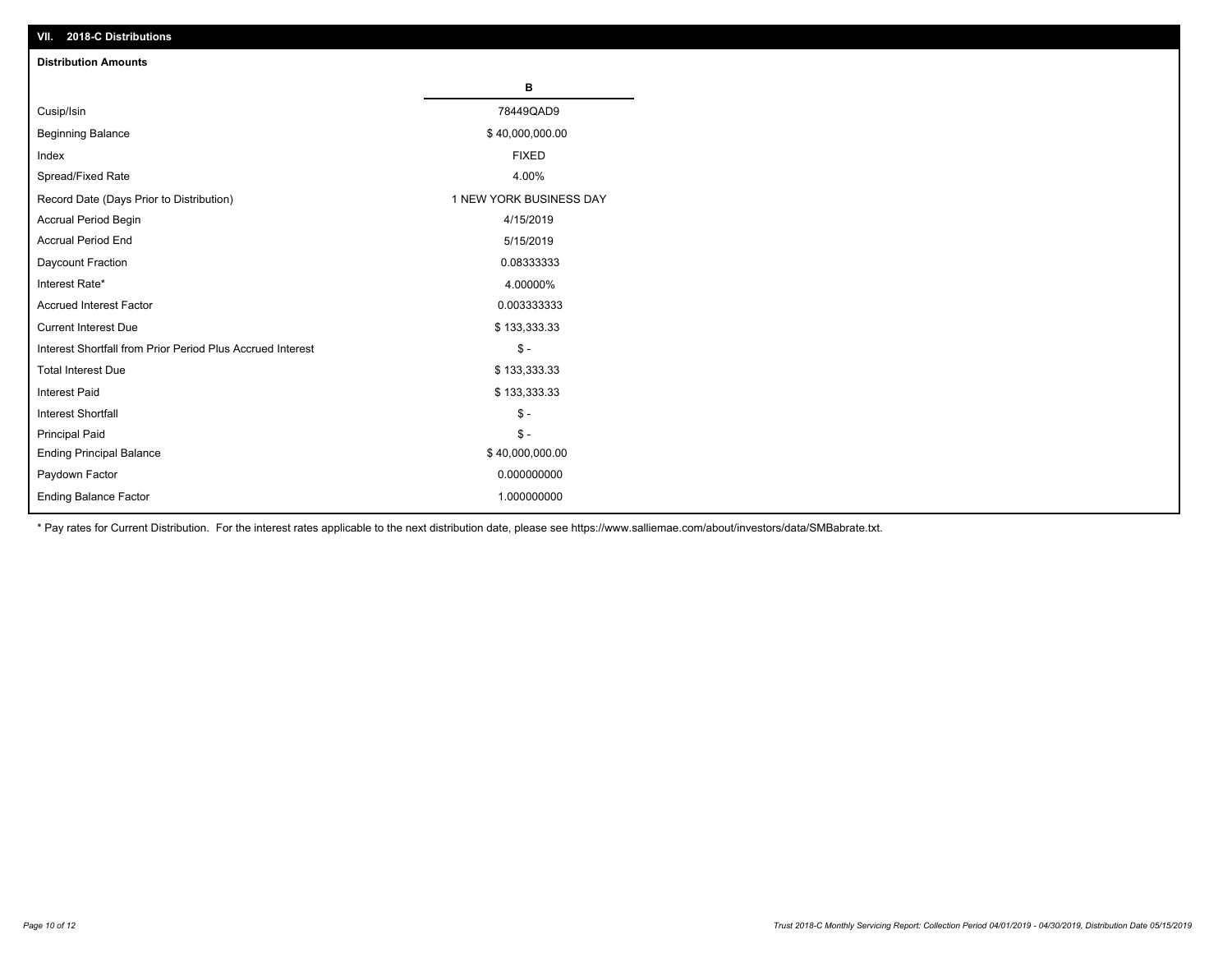#### **Since Issued Total CPR**

$$
\text{total CPR} = 1 - \left(\frac{APB}{PPB}\right)^{\left(\frac{12}{MSC}\right)}
$$

APB = Actual period-end Pool Balance PPB = Projected period-end Pool Balance assuming no prepayments and no defaults Pool Balance = Sum(Principal Balance + Interest Accrued to Capitalize Balance) MSC = Months Since Cut-Off

#### **Since-Issued Total Constant Prepayment Rate (CPR)**

Since-Issued Total CPR measures prepayments, both voluntary and involuntary, for a trust student loan pool over the life of a transaction. For each trust distribution, the actual month-end pool balance is compared against a month-end pool balance originally projected at issuance assuming no prepayments and defaults. For purposes of Since-Issued Total CPR calculations, projected period end pool balance assumes in-school status loans have up to a six month grace period before moving to repayment, grace status loans remain in grace status until their status end date and then to move to full principal and interest repayment, loans subject to interim interest or fixed payments during their in-school and grace period continue paying interim interest or fixed payments until full principal and interest repayment begins, all other trust loans are in full principal and interest repayment status, and that no trust loan in full principal and interest repayment moves from full principal and interest repayment status to any other status.

#### **Weighted Average Coupon**

*WAC1 = APB* ((*CIR*)\*(*APB*))

*WAC2 = APB*



APB = Actual period-end Pool Balance

CIR = Average of the Contractual Interest Rate (1)

APCL = Average of the Applicable Interest Rate (2)

ACTL = Average of the Actual Interest Rate (3)

#### **Weighted Average Coupon (WAC)**

(1) Contractual Interest Rate represents the interest rate indicated in the Promissory Note

(2) Appliclable Interest Rate represents the interest rate after rate reductions, if applicable, are applied

(3) Actual Interest Rate represents the interest rate when borrower incentive programs and rate reductions, if applicable, are applied